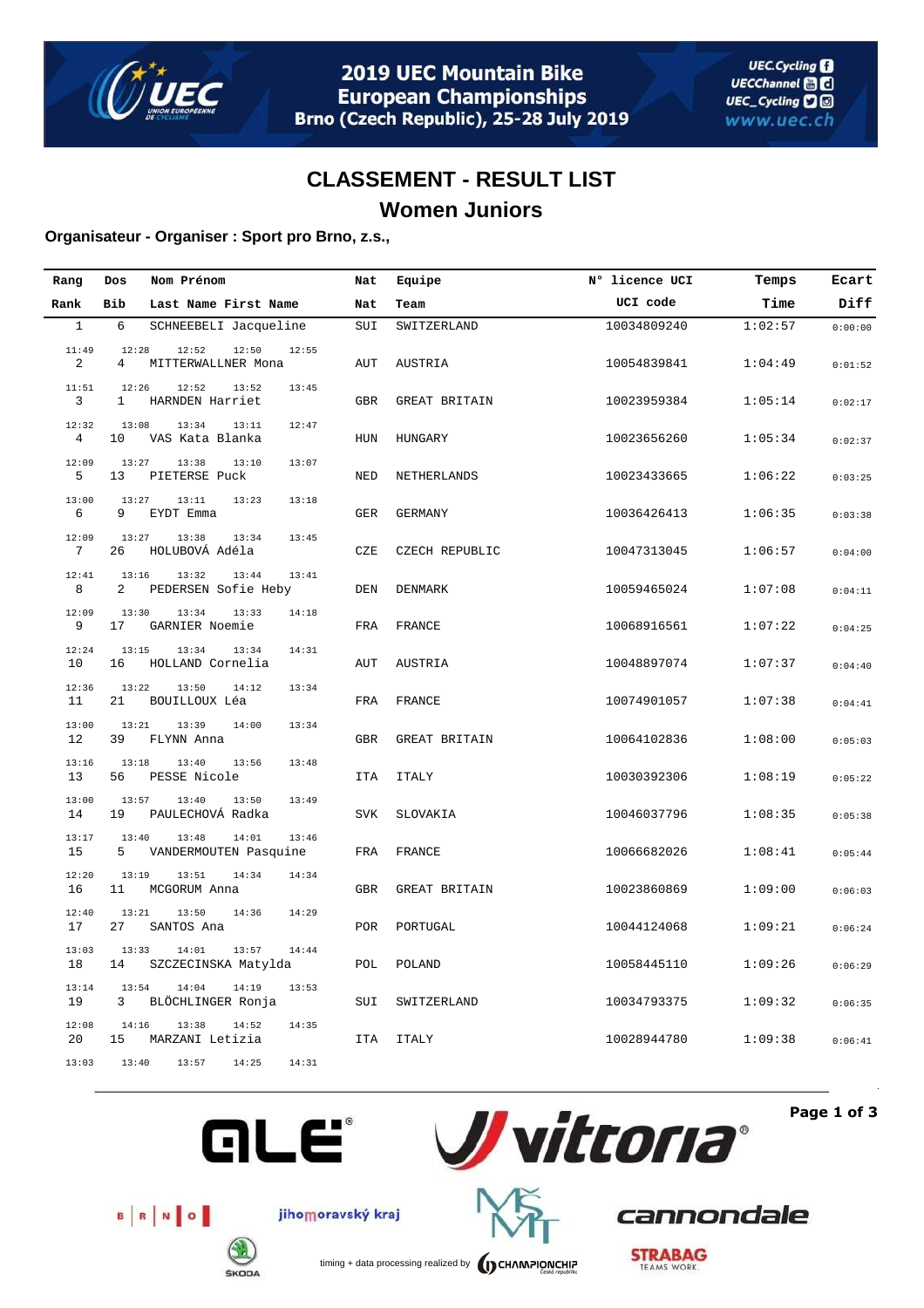

## **CLASSEMENT - RESULT LIST Women Juniors**

### **Organisateur - Organiser : Sport pro Brno, z.s.,**

| Rang        | Dos         | Nom Prénom                                        | Nat        | Equipe             | N° licence UCI | Temps   | Ecart   |
|-------------|-------------|---------------------------------------------------|------------|--------------------|----------------|---------|---------|
| Rank        | Bib         | Last Name First Name                              | Nat        | Team               | UCI code       | Time    | Diff    |
| 21          | 24          | BAUMANN Lisa                                      | SUI        | SWITZERLAND        | 10034782059    | 1:10:03 | 0:07:06 |
| 13:03<br>22 | 14:05<br>30 | 14:04<br>14:31<br>14:18<br>BÖHM Kira              | <b>GER</b> | <b>GERMANY</b>     | 10045739827    | 1:10:35 | 0:07:38 |
| 13:21<br>23 | 13:54<br>12 | 14:10<br>14:20<br>14:47<br>GRAF Julia Maria       | <b>ITA</b> | <b>ITALY</b>       | 10030132426    | 1:11:24 | 0:08:27 |
| 13:01<br>24 | 14:09<br>8  | 14:10<br>15:09<br>14:52<br>WIEDMANN Tamara        | AUT        | AUSTRIA            | 10035124286    | 1:11:55 | 0:08:58 |
| 13:13<br>25 | 14:08<br>42 | 14:41<br>15:15<br>14:34<br>ŠAFÁŘOVÁ Zuzana        | CZE        | CZECH REPUBLIC     | 10047264343    | 1:11:56 | 0:08:59 |
| 13:17<br>26 | 14:11<br>52 | 14:37<br>15:14<br>14:35<br>SAITAROVA Tatyana      | <b>RUS</b> | RUSSIAN FEDERATION | 10036041039    | 1:12:09 | 0:09:12 |
| 14:04<br>27 | 14:24<br>48 | 14:26<br>14:34<br>14:37<br>OBOŘILOVÁ Tereza       | CZE        | CZECH REPUBLIC     | 10047786325    | 1:12:59 | 0:10:02 |
| 13:26<br>28 | 14:06<br>31 | 14:57<br>15:25<br>15:00<br>GOMEZ ANDREU Lucia     | ESP        | SPAIN              | 10040316113    | 1:12:59 | 0:10:02 |
| 13:36<br>29 | 14:01<br>23 | 14:48<br>15:33<br>14:59<br>WALLACH Gali           | ISR        | <b>ISRAEL</b>      | 10062462829    | 1:14:03 | 0:11:06 |
| 14:07<br>30 | 15:06<br>37 | 15:03<br>15:14<br>14:30<br>CASSERSTEDT Alva       | SWE        | SWEDEN             | 10022264817    | 1:14:31 | 0:11:34 |
| 13:17<br>31 | 14:32<br>47 | 15:27<br>15:48<br>15:25<br>POKLONSKAYA Anastasiya | <b>RUS</b> | RUSSIAN FEDERATION | 10036061348    | 1:14:37 | 0:11:40 |
| 13:22<br>32 | 14:28<br>33 | 16:03<br>15:32<br>15:10<br>ŠKILJIĆ Karmen         | CRO        | CROATIA            | 10028452710    | 1:14:37 | 0:11:40 |
| 14:19<br>33 | 14:54<br>36 | 14:50<br>15:10<br>15:21<br>VAVERKOVÁ Kateřina     | CZE        | CZECH REPUBLIC     | 10047442276    | 1:16:05 | 0:13:08 |
| 13:26<br>34 | 14:01<br>28 | 15:10<br>16:39<br>16:46<br>KADLECOVÁ Zuzana       | CZE        | CZECH REPUBLIC     | 10047257673    | 0:43:30 | $-1$ R  |
| 12:56<br>35 | 14:32<br>34 | 16:00<br>DRELAK Milena                            | POL        | POLAND             | 10059236567    | 0:44:18 | $-1$ R  |
| 14:08<br>36 | 14:48<br>46 | 15:21<br>PRCHALOVÁ Libuše                         | CZE        | CZECH REPUBLIC     | 10047317388    | 0:45:12 | $-1$ R  |
| 14:27<br>37 | 15:35<br>40 | 15:09<br>HOMAR Tamara                             | <b>SLO</b> | SLOVENIA           | 10017643169    | 0:45:15 | $-1$ R  |
| 14:29<br>38 | 15:17<br>44 | 15:27<br>TORMENA Gaia                             | <b>ITA</b> | <b>ITALY</b>       | 10030400689    | 0:45:32 | $-1$ R  |
| 14:02<br>39 | 15:43<br>32 | 15:44<br>SAGARDOY ZUNZARREN Estiba                | ESP        | SPAIN              | 10042425356    | 0:46:12 | $-1$ R  |
| 14:44<br>40 | 15:18<br>35 | 16:08<br>HUDYKA Gabriela                          | POL        | POLAND             | 10054879550    | 0:46:36 | $-1$ R  |
| 14:30       | 15:32       | 16:33                                             |            |                    |                |         |         |



**Page 2 of 3**



jihomoravský kraj

**GLE®** 

**ŠKODA** 



cannondale



timing + data processing realized by **CHAMPIONCHIP**